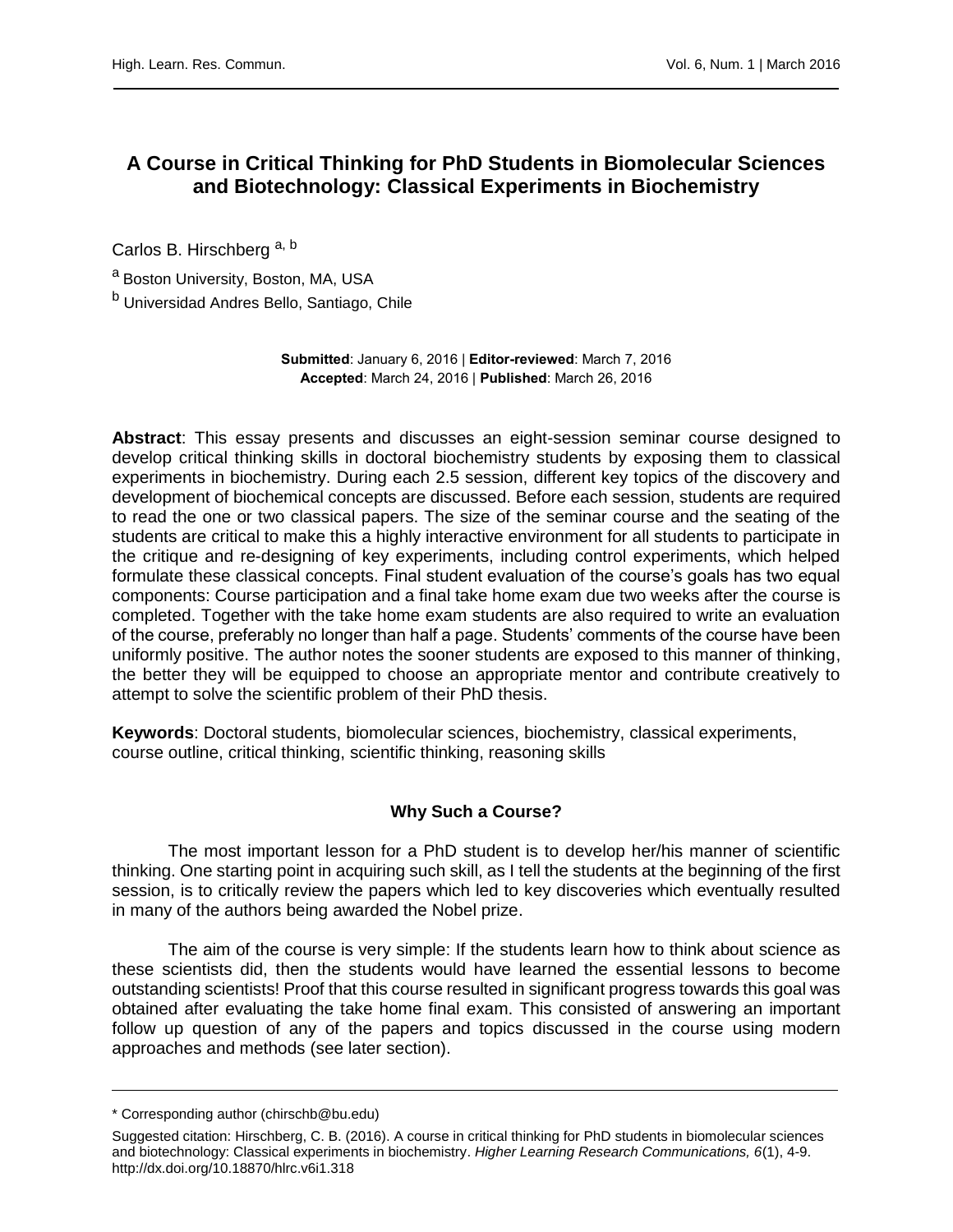## **Background**

Approximately 10 years ago the *Journal of Biological Chemistry* (JBC) celebrated its centennial with weekly publication of classical papers in The Journal which had reported key discoveries and concepts in Biochemistry during the 20<sup>th</sup> century. At the same time, I was given the opportunity to develop and present a seminar course for beginning PhD students in Biomolecular and Life Sciences at the Universidad Andres Bello in Santiago, Chile. I decided to name the seminar course "Critical Thinking: Classical Experiments in Biochemistry". As seen below, the course consists of eight, two and one half hour sessions during which different key topics of the discovery and development of biochemical concepts are discussed. The topics are very diverse, yet all are fundamental in the discovery of key biochemical finding. Thus, the choice is arbitrary and one can easily choose dozens of other topics that would fit the same fundamental and classical criterion.

## **Practical Aspects and Prerequisite**

For students to understand these papers it is an absolute requirement to have completed a rigorous course in Biochemistry. The course in critical thinking has an optimum of no more than 15 students seated around a large table together with the instructor. A projection screen is provided to make it easier for all to see figures and tables from the papers. Before each session, students are required to read the one or two classical papers to be discussed in that session. The size of the seminar course and the seating of the students are critical to make this a highly interactive environment for all students to participate in the critique and re-designing of key experiments, including control experiments, which helped formulate these classical concepts.

#### **Lessons to Be Learned**

The crucial aspect of this course is for students to develop the ability to think critically. The instructor will select from these papers those experiments which he or she feels are fundamental in developing the new concepts to be studied. The corresponding figures and tables are projected on the screen. Using the Socratic method, students are asked to comment on why the given projected table or figure represents an important experiment, the strengths and weaknesses of such experiment and why it is being presented at a particular place of the paper (not earlier and/or not later). Students must take a stand when asked a particular question by the instructor by either agreeing or not with statements which the instructor makes. Sometimes students may not agree or disagree with the instructor's statement but if they chose to be neutral, they must give a reason. An example which occurs early on during the first session is the question of which control in the proof that the enzymatic synthesis of DNA requires a template DNA is better: no DNA template or DNA pretreated with DNase? Usually students favor one or the other control and a lively discussion between them follows. My question to them is whether the controls in this case are easy or difficult to execute? After they all agree they are easy, my take home message for the students is to do both, as this will usually satisfy reviewers of papers with different preferences. This lesson can be applied to different sessions.

 The following is an outline of each session with the caveat mentioned previously that the selection of each of these topics is complete arbitrary and can be replaced by many other subjects that are equally appropriate. However, as can be seen below, the subjects are deliberately very diverse. This is done intentionally so that students become aware that the specific manner of scientific thinking transcends the specific topic and can be applied to any regardless of the subject manner.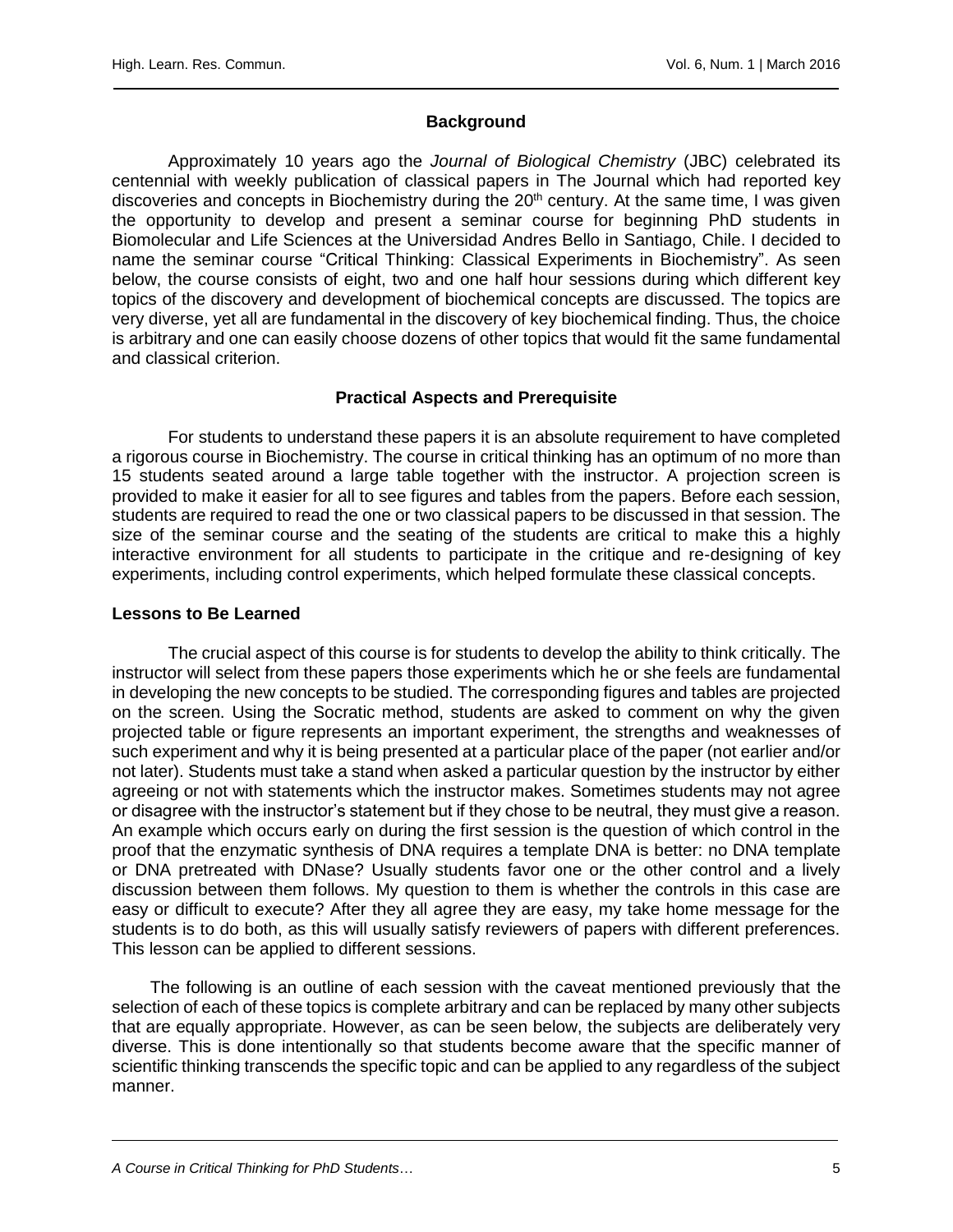| <b>Outline of Each Session</b>                                                                                                                  |                                                                                                                                                                                                                                                                                                                                                                                                                                  |
|-------------------------------------------------------------------------------------------------------------------------------------------------|----------------------------------------------------------------------------------------------------------------------------------------------------------------------------------------------------------------------------------------------------------------------------------------------------------------------------------------------------------------------------------------------------------------------------------|
| <b>Session</b>                                                                                                                                  | <b>Reading Materials</b>                                                                                                                                                                                                                                                                                                                                                                                                         |
| <b>First Session: Arthur</b><br>Kornberg's Discovery of DNA<br>Polymerase I                                                                     | Enzymatic synthesis of deoxyribonucleic acid. I. Preparation of<br>substrates and partial purification of an enzyme from Escherichia<br>coli [Lehman, I. R., Bessman, M. J., Simms, E. S., & Kornberg,<br>A. (1958). J. Biol. Chem., 233(1), 163-170]                                                                                                                                                                            |
|                                                                                                                                                 | Enzymatic synthesis of deoxyribonucleic acid. II. General<br>$\bullet$<br>properties of the reaction [Bessman, M. J., Lehman, I. R.,<br>Simms, E. S., and Kornberg, A. (1958) J. Biol. Chem., 233(1),<br>171-177]                                                                                                                                                                                                                |
| <b>Second Session: The</b><br><b>Discovery of Feedback</b><br>Inhibition by Arthur B. Pardee                                                    | Control of pyrimidine biosynthesis in Escherichia coli by a feed-<br>back mechanism [Yates, R. A., & Pardee, A. B. (1956). J. Biol.<br>Chem., 221(2), 757-770]                                                                                                                                                                                                                                                                   |
|                                                                                                                                                 | The enzymology of control by feedback inhibition [Gerhart, J. C.,<br>& Pardee, A. B. (1962). J. Biol. Chem., 237(3), 891-896]                                                                                                                                                                                                                                                                                                    |
| <b>Third Session: The Kennedy</b><br><b>Pathway for Phospholipid</b><br><b>Synthesis: The Work of</b><br><b>Eugene Kennedy</b>                  | Oxidation of fatty acids and tricarboxylic acid cycle intermediates<br>$\bullet$<br>by isolated rat liver mitochondria [Kennedy, E. P., & Lehninger,<br>A. L. (1949). J. Biol. Chem. 179(2), 957-972]                                                                                                                                                                                                                            |
|                                                                                                                                                 | The function of cytidine coenzymes in the biosynthesis of<br>$\bullet$<br>phospholipides [Kennedy, E. P., & Weiss, S. B. (1956). J. Biol.<br>Chem., 222(1), 193-214]                                                                                                                                                                                                                                                             |
| Fourth Session: Earl W.<br><b>Sutherland's Discovery of</b><br><b>Cyclic Adenine</b><br>Monophosphate and the<br><b>Second Messenger System</b> | The relationship of epinephrine and glucagon to liver<br>$\bullet$<br>phosphorylase: IV Effect of epinephrine and glucagon on the<br>reactivation of phosphorylase in liver homogenates. [Berthet, J.,<br>Rall, T. W., & Sutherland, E. W. (1957). J. Biol. Chem., 224(1),<br>463-475]<br>Formation of a cyclic adenine ribonucleotide by tissue particles.<br>[Rall, T. W., & Sutherland, E. A. (1958). J. Biol. Chem., 232(2), |
|                                                                                                                                                 | 1065-1076]                                                                                                                                                                                                                                                                                                                                                                                                                       |
| <b>Fifth Session; Precocious</b><br><b>Newborn Mice and Epidermal</b><br><b>Growth Factor: The Work of</b><br><b>Stanley Cohen</b>              | Purification and Metabolic Effects of a Nerve Growth-promoting<br>$\bullet$<br>Protein from Snake Venom [Cohen, S. (1959). J. Biol. Chem.,<br>234(5), 1129-1137]                                                                                                                                                                                                                                                                 |
|                                                                                                                                                 | Isolation of a mouse submaxillary gland protein accelerating<br>$\bullet$<br>incisor eruption and eyelid opening in the new-born animal<br>[Cohen S. (1962). J. Biol. Chem., 237, 1555-1562]                                                                                                                                                                                                                                     |
|                                                                                                                                                 | The primary structure of epidermal growth factor [Savage, C. R.,<br>$\bullet$<br>Inagami, T., & Cohen, S. (1972). J. Biol. Chem., 247(23), 7612-<br>7621]                                                                                                                                                                                                                                                                        |
| <b>Sixth Session: The Discovery</b><br>of tRNA by Paul C. Zamecnik                                                                              | A soluble ribonucleic acid intermediate in protein synthesis<br>[Hoagland, M. B., Stephenson, M. L., Scott, J. F., Hecht, L. I., &<br>Zamecnik, P. C. (1958). J. Biol. Chem., 231(1), 241-257]                                                                                                                                                                                                                                   |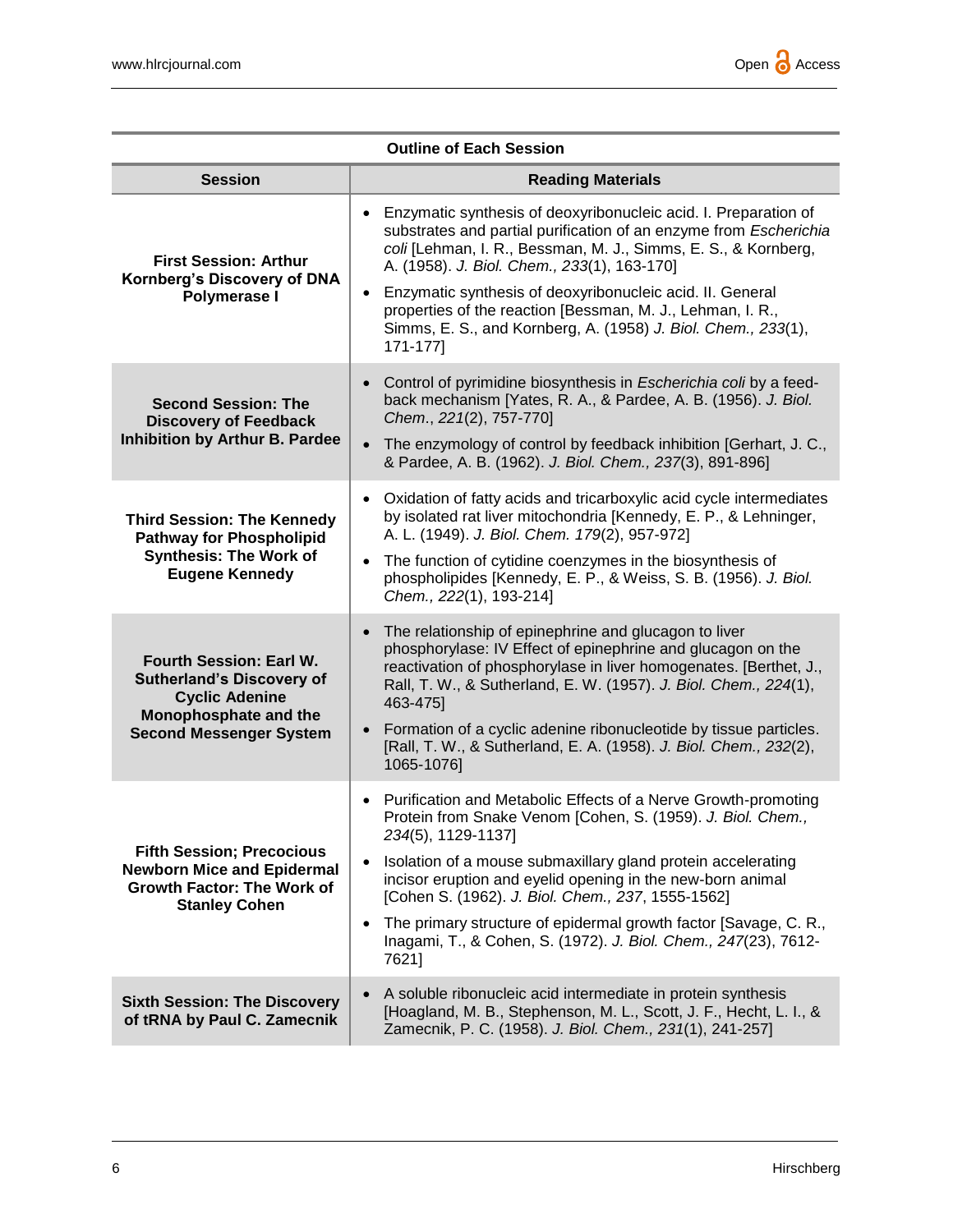$\mathbf{I}$ 

| <b>Seventh Session: Four</b><br>Decades of Research on the<br><b>Biosynthesis of Urea: The</b><br><b>Work of Sarah Ratner</b><br><b>Eight Session: Perspective</b><br>on 35 Years of Research<br><b>Experience and NIH Funding;</b><br><b>The Role of Protein</b><br><b>Glycosylation in</b><br><b>Development and</b><br><b>Pathogenesis of Eukaryotes.</b><br><b>Carlos B. Hirschberg</b> | The enzymatic mechanism of Arginine formation from citrulline<br>[Ratner, S. (1947). J. Biol. Chem., 170, 761-762]                                                                                                |
|---------------------------------------------------------------------------------------------------------------------------------------------------------------------------------------------------------------------------------------------------------------------------------------------------------------------------------------------------------------------------------------------|-------------------------------------------------------------------------------------------------------------------------------------------------------------------------------------------------------------------|
|                                                                                                                                                                                                                                                                                                                                                                                             | Biosynthesis of urea I. Enzymatic mechanism of arginine<br>synthesis from citrulline (Ratner, S. and Pappas, A. (1949). J.<br>Biol. Chem. 179(3), 1183-1198]                                                      |
|                                                                                                                                                                                                                                                                                                                                                                                             | Biosynthesis of Urea VI. Enzymatic cleavage of arginosuccinic<br>acid to arginine and fumaric acid. [Ratner, S., P. Anslow, &<br>Petrack, B. (1953). J. Biol. Chem. 204(1), 115-125                               |
|                                                                                                                                                                                                                                                                                                                                                                                             | Biosynthesis of urea: Molecular and regulatory properties of<br>crystalline arginosuccinate synthetase Rochovansky, O.,<br>Kodowaki, H., and Ratner, s. (1977). J.Biol. Chem. 252(15),<br>5287-52941              |
|                                                                                                                                                                                                                                                                                                                                                                                             | Transporters of nucleotide sugars, ATP and nucleotide sulfate in<br>the endoplasmic reticulum and golgi apparatus [Hirschberg, C.<br>B., Robbins, P. W., & Abeijon, C. (1998). Annu. Rev. Biochem.,<br>67, 49-69] |
|                                                                                                                                                                                                                                                                                                                                                                                             | Golgi apparatus nucleotide sugar transport and leukocyte<br>adhesion deficiency II [Hirschberg, C. B. (2001). J. Clin.<br>Invest., 108(1), 3, 2001]                                                               |
|                                                                                                                                                                                                                                                                                                                                                                                             | Nucleotide sugar transporters of the golgi apparatus: From basic<br>science to diseases [Caffaro, C. E., & Hirschberg, C. B. (2006).<br>Acc. Chem. Res., 39(11), 805-812]                                         |
|                                                                                                                                                                                                                                                                                                                                                                                             | The role of nucleotide sugar transporters in development and<br>disease [Liu, L., Xu, Y.-X., & Hirschberg, C. B. (2010). Semin.<br>Cell. Dev. Biol., 21(6), 600-608]                                              |

**Acceptance of novel concepts.** An important lesson for the students in discussing these classical papers is the reluctance of many in the scientific community to initially accept these new concepts: a good example are the caustic comments of the JBC reviewers of the paper by Kornberg on DNA polymerase where words like "banalities" were used, among others, to initially decline the paper for publication. It is important that students be aware that new concepts in science, until today, are often initially ridiculed: this happened with "prions", and with "quasi crystals" the latter when Linus Pauling commented in a large meeting that there are no quasi crystals but only "quasi scientists". Pauling did not live long enough to see Dan Schechtman, the "quasi scientist" receive the 2011 Nobel Prize in chemistry.

**A short, concise summary.** A more recent addition to the course, which has proven to be highly successful, is the requirement that a student at random, must summarize in three short sentences, at the end of each session the key concepts that were developed during that session. My advice to them is that they should imagine they meet a fellow student when they leave the class who asked them what they discussed in the particular session. They might imagine that they are riding in an elevator and have only a few minutes to explain the content of the discussion meaningfully. At the beginning this is not easy for students and I often tell them that they have used already two short sentences and the student who asked the question hasn't learned anything yet. Surprisingly, after one or two more sessions the students become much better in summarizing the key issues of each session. We also repeat this at the beginning of the next session when one student is asked to do this with the previous session.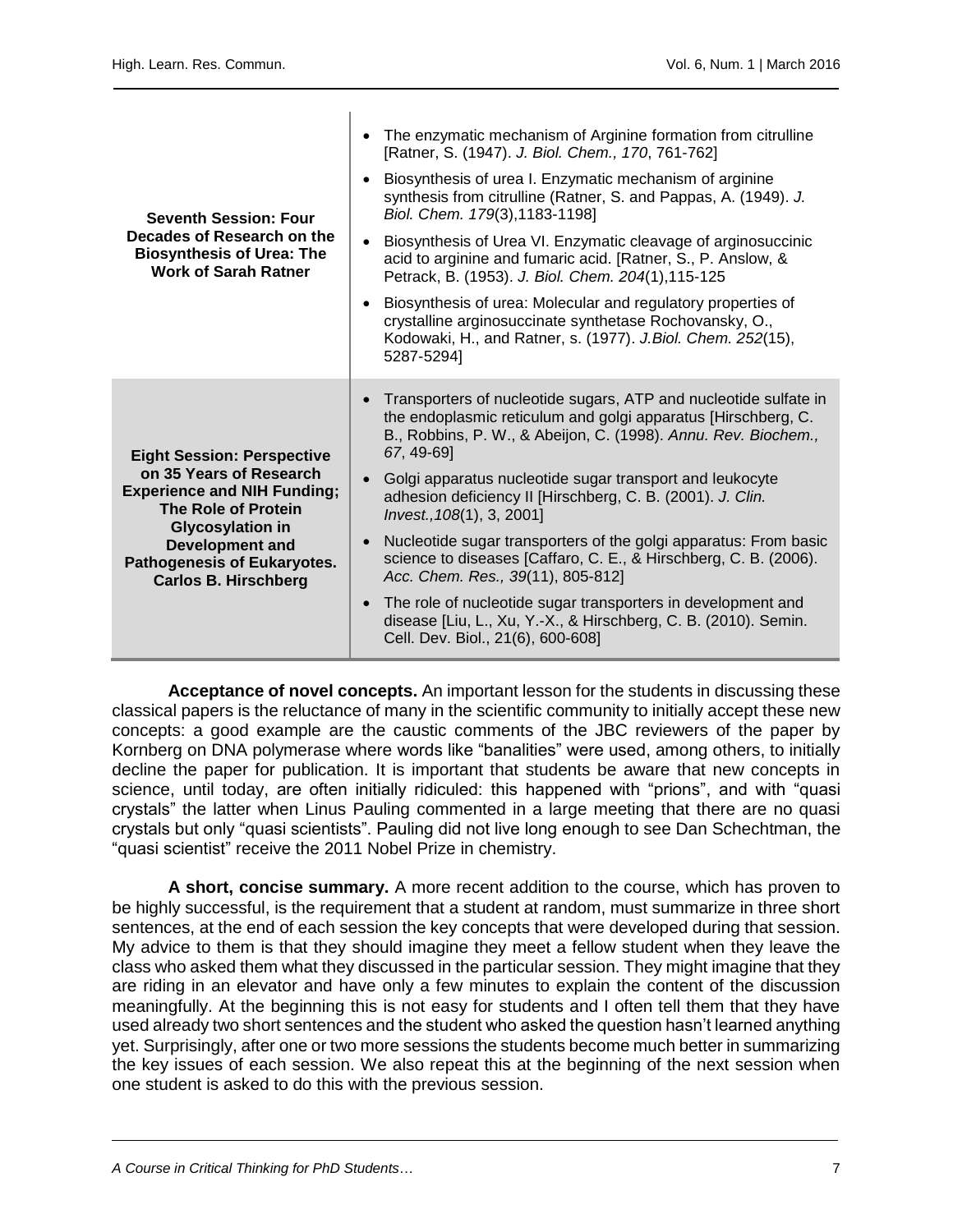**Language of the course.** Until two years ago the course was taught in Spanish as I am fluent in Spanish and English. Last year, at the suggestion of the program director of the Biomolecular Sciences PhD program, half of the course was in English. Beginning in 2016 all of it will be in English towards the goal of having the entire didactic portion of the PhD program being taught in English.

## **Evaluation of Students and How Do We Know if Students Made Progress Towards the Course's Goal?**

Final student evaluation of the course's goals has two equal components: Course participation and a final take home exam due two weeks after the course is completed. Students are asked to answer an important scientific follow-up question related to any of the sessions' topics. To answer such question students are asked to use modern approaches and methods.

Examples students have chosen include determining whether cells have a cAMP receptor, whether there is a single tRNA or multiple tRNAs for different amino acids, whether phospholipid and urea biosynthetic pathways previously demonstrated to occur in vitro also occur in vivo and whether site directed mutagenesis and crosslinking can identify the regulatory and catalytic sites of aspartyltranscarbamylase.

## **Course Evaluation by Students**

Together with the take home exam students are also required to write an evaluation of the course, preferably no longer than half a page. Students' comments of the course have been uniformly positive. A few examples of these are:

*"…. the course is very important for PhD students as it allows to open one's mind, to see beyond what we are used to, to realize the limitations of each scientific approach and to ask follow up questions using different approaches".* (Student A)

*"This course is completely different to others I have had in the PhD program. In this course we learned to think which were the next follow up steps of each experiment and how to answer these questions and the limitations of the approaches. I also learned that sometimes the simpler questions and methods to answer them are the best".* (Student B)

*"I believe this course allowed us to think, opine and to question what we were studying in an open manner".* (Student C)

*"This course teaches one to think, solve problems in a simple manner, to say the most with the least words…and also to think in an independent manner, to say openly what one thinks and to dare challenge established hypotheses".* (Student D)

*"I also learned that the simpler the question the easier it is to try to find an answer".* (Student E)

*"the sessions in English were a bit intimidating at first but I think it is a good strategy to get used to".* (Student F)

*"The summary of each sessions allows us to improve our ability to synthesize in a few sentences the importance of each subject discussed".* (Student G)